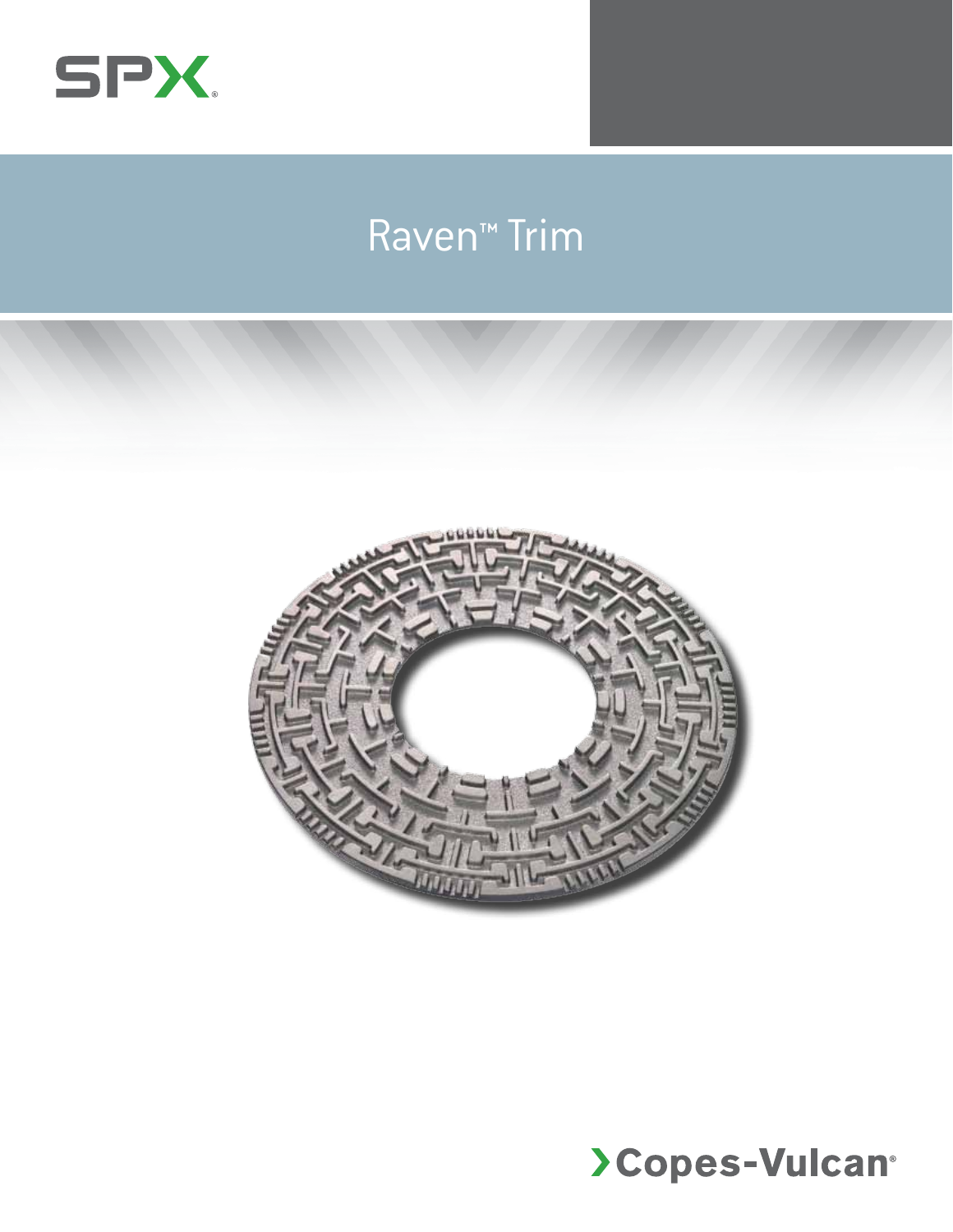Copes-Vulcan has been providing control valves and desuperheaters for the power, process and nuclear industries since 1903. SPX provides a wide range of valves for the control of pressure, temperature and flow-induced noise in all types of power plants. Products include severe service and general service control valves, variable orifice desuperheaters, Raven™, trim and steamconditioning valves and nuclear control valves, as well as custom designed specialty valves. Copes-Vulcan is recognized worldwide as a leader in valves for severe and critical service applications. Our strength lies in our ability to provide innovative valve solutions for our customers' application needs.

Finding innovative ways to help the world meet its ever growing demand for power is a key focus for SPX. SPX provides creative solutions the serve global energy markets in a myriad of ways. Our ideas are helping build more efficient power plants and renovate older existing facilities. SPX supplies a wide range of components - from air preheaters to filter systems for nuclear, coal-fired, combined cycle, solar, thermal and geothermal power plants.

With operations in over 35 countries, SPX has the global experience and regional presence, products and powerful ideas it takes to help our customers compete more effectively, and more efficiently deliver power to almost any part of the world.

## RAVEN™ Trim

Copes-Vulcan has been providing valves to the Power, Pulp & Paper, Oil & Gas, and Petrochemical industries since 1903, and is recognized worldwide as a leader in valves for severe and critical service applications. Our strength truly lies in our ability to provide innovative valve solutions for our customers' application problems. The RAVEN™ Control Valve incorporates a unique advanced design that is superb at rapidly reducing flow velocities, resulting in valves that provide quiet, non-cavitating and non-erosive service. Ultimately, each RAVEN™ trim is specifically designed to provide the finest severe duty valve service by:

> Reducing and **Attenuating** Velocity, Erosion and **Noise**

The RAVEN™ Control Valve was developed by highly experienced engineers who took the well-proven labyrinth disc stack type of trim and introduced two main patented innovations: resistance to the effects of blockage and reduction in noise. The innovative designs give this well-established technology for severe service applications even more technical advantages over other currently available trim designs.

## **RESISTANCE TO THE EFFECTS OF BLOCKAGE**

The expanding passage design, combined with multiple entry points to the individual flow passages, make blockage very unlikely. Unlike conventional labyrinth trim designs, RAVEN™ has relief points built into the labyrinth design. Under normal operation, these relief points have virtually no flow through

them. In the event of blockage, the relief points are utilized. Extensive testing has shown that if a blockage occurs in RAVEN™ trim, all inlet ports and outlet ports are still utilized, minimizing any reduction in Cv and ensuring that the minimum designed number of pressure reducing stages are still used. In conventional labyrinth stack designs, a blockage in the stack eliminates the Cv of that path completely and in the case of a partial blockage, can actually generate noise.



**TEST CASE SHOWING SEVERE RIOCKAGE. ALL INLETS AND OUTLETS STILL IN USE. N egligi b le loss in Cv.**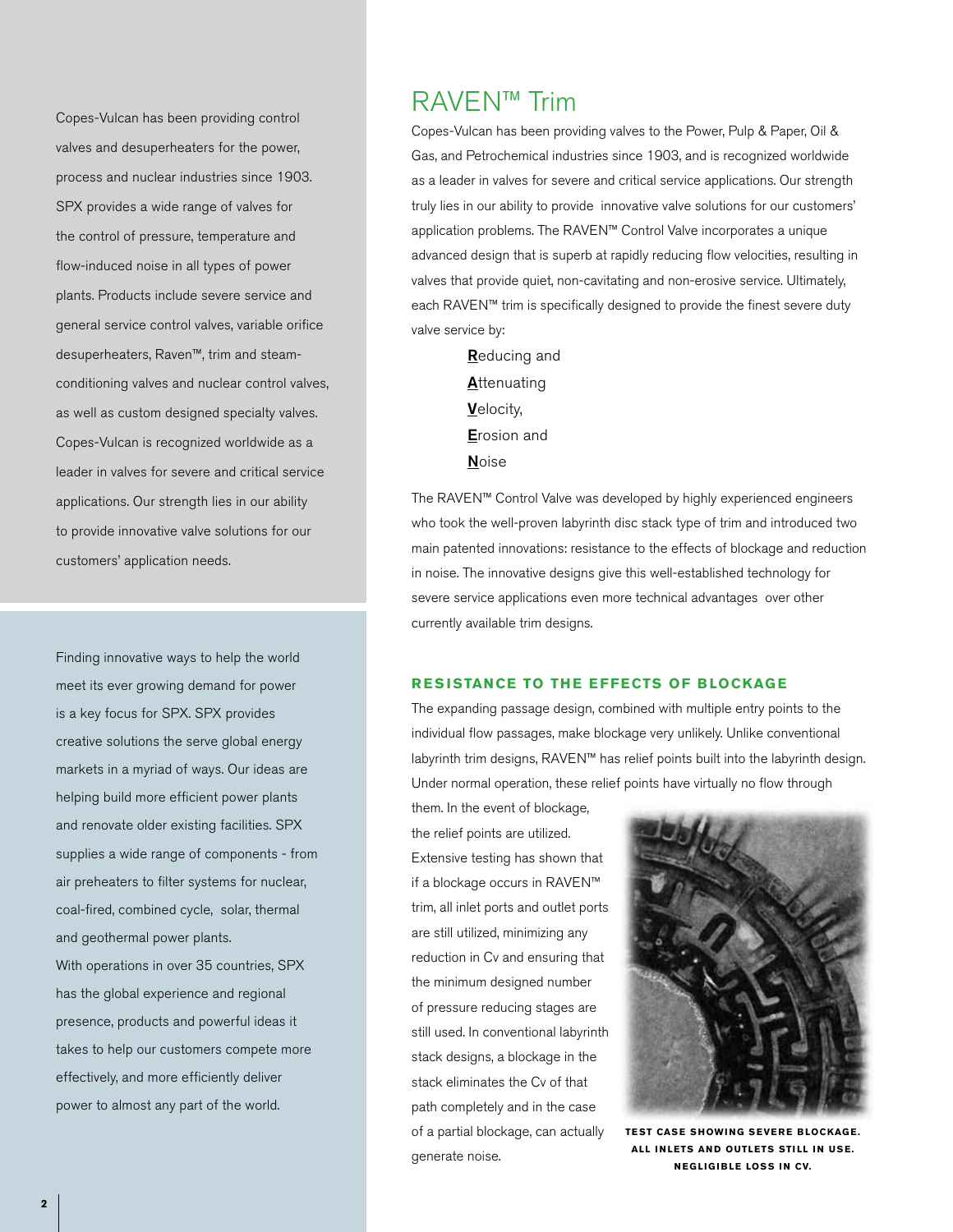

## **PROVEN SUPERIOR TECHNOLOGY**

The actual gaseous flow through RAVEN™ trims shows the visible attachment phenomenon wherein the flow stream clings to each obstruction in its path, effectively taking the line of least resistance. Also, despite the multiple relief points in the flow path, it can clearly be seen that the fluid does not recombine within the RAVEN™ trim. The flow streams remain virtually separate from each other, ensuring the best velocity control.



# Typical product applications

## **POWER/Auxiliary Power Units**

Boiler Feed Control Boiler Feed Pump Minimum Flow (Bypass) Inter Stage Attemperator Water Control Boiler Drum Level Control Soot Blower Header Control Turbine Bypass Start-Up Steam Vent Spray Water Control Deaerator Level Control Condenser Steam Dump Sampling Systems

**Oil and Gas** Feed Gas Regulator

Flow Valves Methanol Injection Vapor Recovery Systems Flue Gas Expander Bypass First Stage Separator Level Control

Overboard Water Dump Valves Water Injection Systems Pump Min Flow Valves

Fire Water Pump Discharge Valves & Min

**Gas Transportation/Storage**

Gas Injection/Production Active/Monitor Valve Systems Compressor Antisurge









### **LNG**

Gas to Flare Fuel Gas Regulation Surge Relief Silencers

Compressor Antisurge Acid Gas Separator Pump Recirculation Valves Hot Gas Bypass Valves Joule Thompson Valves Gas to Flare Emergency Depressurising Valves

## **Petrochemical**

Compressor Antisurge Feed Gas Regulation Expander Bypass Process Gas Depressurising Gas to Flare Amine Pump Let Down and Recircs Aux Power Unit Valves Liquid Amminia Let Downs





This is representative of the type of application where RAVEN trim can be used to ensure long trouble-free operation. This list is by no means exhaustive.

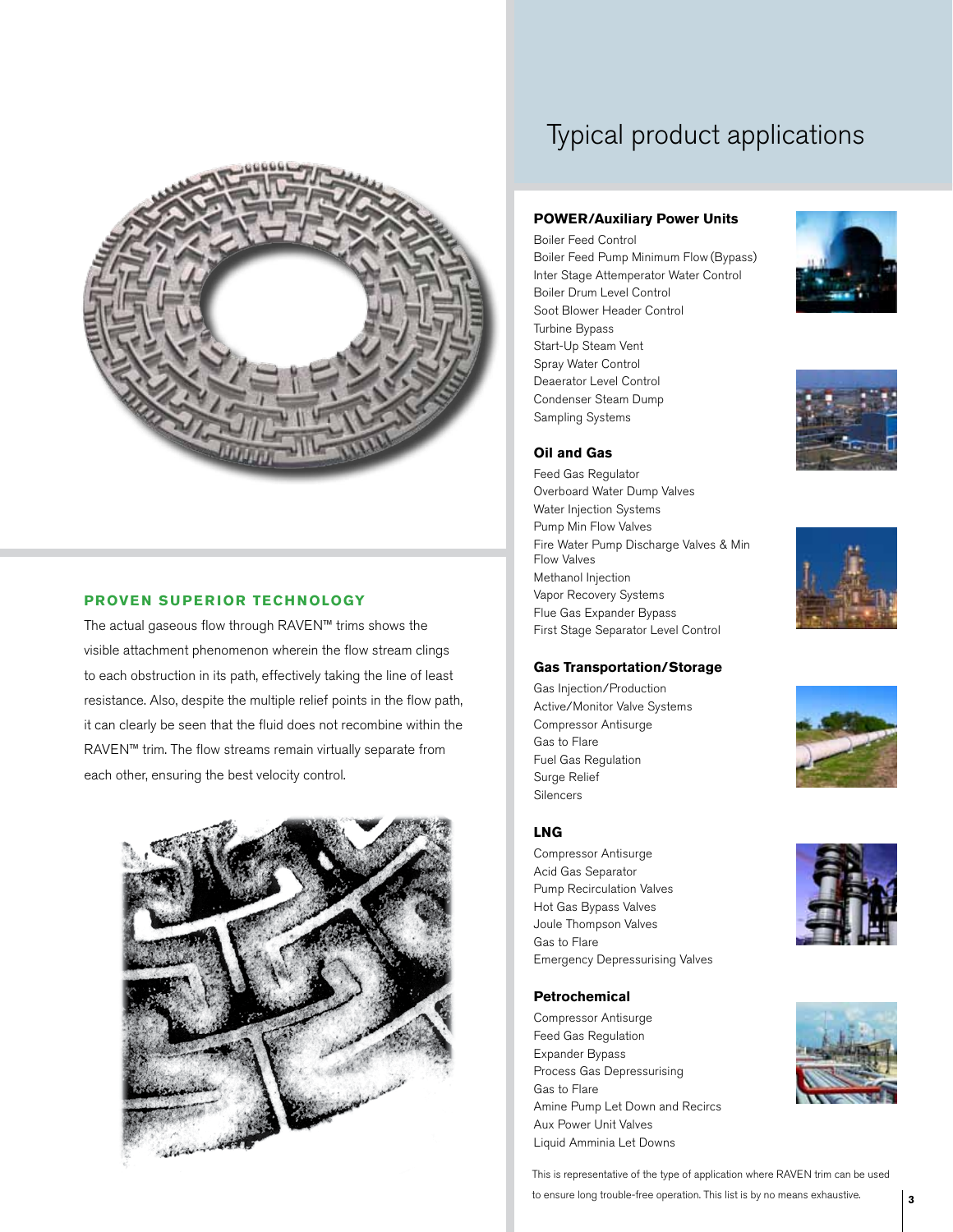## **REDUCTION IN NOISE**

Labyrinth type trims have been widely accepted over the last 25 years as being the best solution in cases where high noise and vibration are likely. Their wide acceptance is based on the principles of reducing mass flow and strictly controlling the velocity of the medium within the trim. Copes-Vulcan engineers have taken this technology one step further. They found that by splitting the outlet flow of each labyrinth path into three or more small mass flows (rather than the one large flow) noise could be reduced by up to 3 dBA more than in a similar design labyrinth with the same number of pressure reducing stages. Size for size, RAVEN has been proven quieter that the leading competitor in extensive laboratory testing.

## **RAVEN PROVIDES TRUE VELOCITY CONTROL**

Copes-Vulcan's RAVEN Control Valves offer a proven solution for severe service applications where a true velocity control trim is the best, or possibly the only, answer. The combined effect of numerous narrow flow channels, each with many sharp turns and a continually expanding flow path, is to remove kinetic energy from the fluid while gradually lowering its pressure. By limiting the fluid velocities inside the valve, RAVEN trim precludes problems typically associated with high velocity such as erosion, noise, vibration and poor control. The additional benefit for liquid flow is the elimination of cavitation and the damage it can do to a valve, its trim, and the downstream piping.

## **Trim Exit Velocity**

| <b>SERVICE</b><br><b>CONDITIONS</b>                                    | <b>KINETIC ENERGY</b><br><b>CRITERIA</b> | <b>EQUIVALENT WATER</b><br><b>VELOCITY</b> |
|------------------------------------------------------------------------|------------------------------------------|--------------------------------------------|
|                                                                        | <b>PSIA/KPA</b>                          | <b>FT/M PER SECOND</b>                     |
| CONTINUOUS<br>SERVICE,<br>SINGLE PHASE<br><b>FLUIDS</b>                | 70<br>(450)                              | 100<br>(30)                                |
| CAVITATING AND<br><b>MULTI PHASE FLUID</b><br><b>OUTLET (FLASHING)</b> | 40<br>(275)                              | 75<br>(23)                                 |
| <b>VIBRATION SENSITIVE</b><br><b>SYSTEM</b>                            | 11<br>(75)                               | 40<br>(12)                                 |



**STACKED DISC TECHNOLOGY** 

RAVEN's low velocities are achieved through the use of a trim cage made by bonding together a series of individual discs. Each disc has a pattern of carefully controlled orifices and channels with a multitude of sharp turns etched into its surface. As the trim's plug travels within the cage, the fluid is throttled and forced to travel an extremely torturous path with each turn effecting a stage of pressure drop.

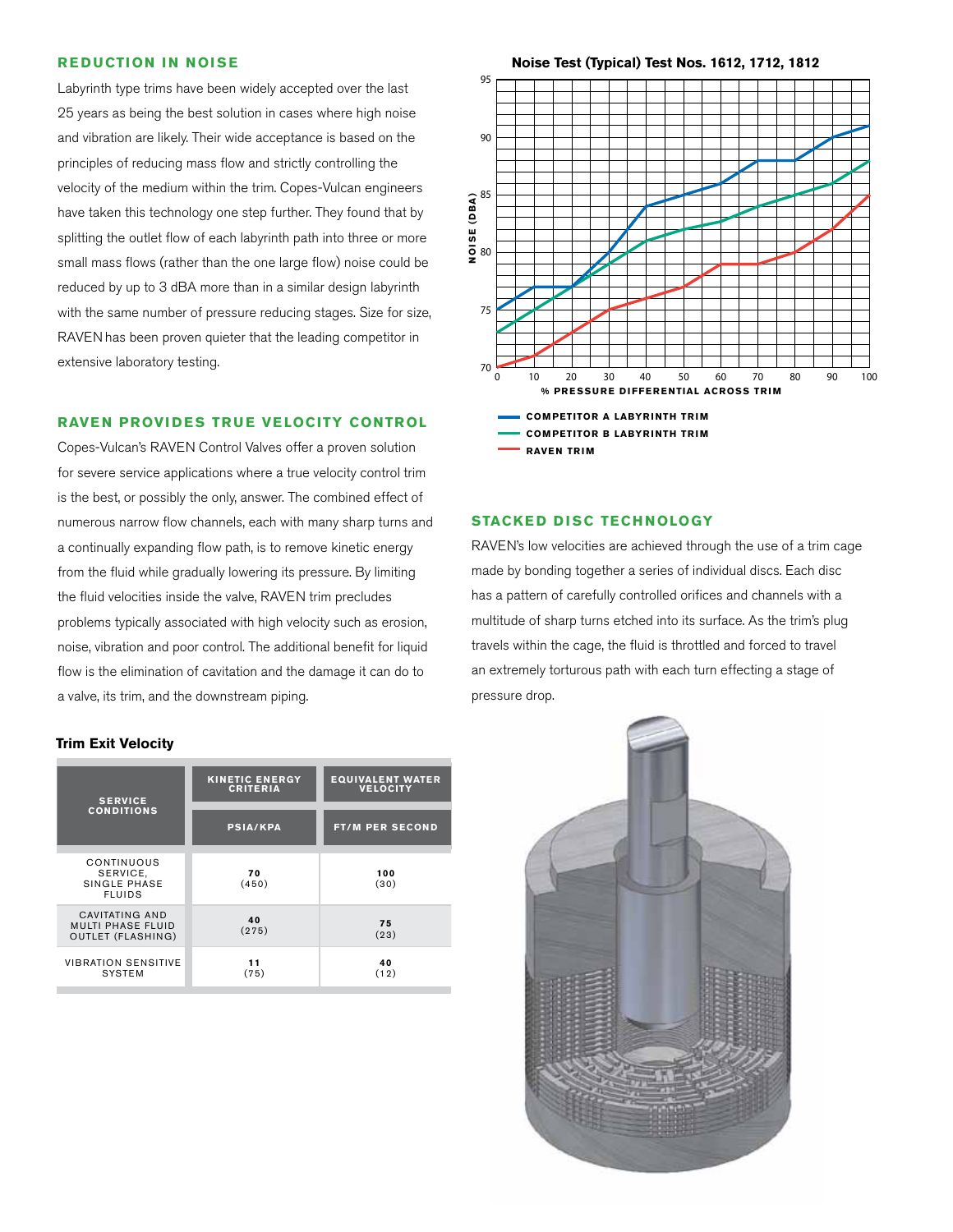## **NARROW WALL DESIGN ALLOWS MORE STAGES OF DROP PER DISC**

By its very design, RAVEN™ trim allows for many more stages of drop than conventional torturous path trims. Superior to other velocity control trims, RAVEN™, through the use of a consistent narrow wall design, typically is more efficient at passing flow or allowing more turns or stages of drop in a given valve size.

## **MANUFACTURED TO EXACTING TOLERANCES**

By manufacturing the flow channels to extremely close tolerances, RAVEN's calculated or predicted versus actual pressure drops are significantly more accurate than competitors. Hence, velocities are more uniform throughout the entire trim, further guarding against noise, erosion and cavitation. The unique methods employed to produce the individual discs and then bond them together provide the uniform flow passages and a high strength stack assembly.



## **MULTIPLE RELIEF POINTS PREVENT B lockag e**

Most RAVEN™ trims contain multiple relief points in the flow path as a standard feature. These relief points allow entrained debris to clear the main fluid flow, or in the case of significant path blockage, they provide an effective bypass route of the fluid. With the benefits of the relief points being obvious, the actual fluid flow streams still remain virtually separate or discrete from each other for best velocity control.

## **SEVERE DUTY CONSTRUCTION WITH Actuator Option s**

A RAVEN™ Control Valve typically consists of an SD Severe Duty valve operated by either a powerful Series 700 or 1000 pneumatic diaphragm actuator or a Series 200 piston actuator. When required, electric, electro-hydraulic, hydraulic or gas-powered actuators can also be supplied.

## **LONG-LIFE AND RELIABILITY**

Due to the velocity control techniques utilized in RAVEN,™ vibration can be virtually eliminated. High velocity is a root cause of noise and vibration, which often can cause seal failure, instrumentation problems and cracking of valve components.

## **H igh Rangeab ility Application s**

Due to the characterization achievable within the disc stack, rangeabilities to 200:1 or as required by the application can be achieved. Wherever a split range, two valves in parallel installation is being considered using conventional valves, it is usually much more attractive, both commercially and technically, to combine both valves into a high rangeability RAVEN™ Control Valve. Typical applications include pipeline packing, boiler feed pumps, etc.

## **ANTISURGE VALVES**

These valves require tight shutoff, fast-acting pneumatic control, low hysteresis, and since they can operate for extended periods, low noise. Operating speeds of one second can be reliably achieved using pneumatic actuation.

## **DEPRESSURIZING AND VENT VALVES**

Since they operate normally in the closed position, a tight shutoff is critical to prevent valve degradation due to leakage. Copes-Vulcan has a well-proven zero leakage design seat that can be used together with RAVEN<sup>™</sup> as required.

## **Custom D esigned for Each Application**

Every RAVEN™ trim is custom designed to meet the needs to the toughest liquid, steam and gas services in the Oil and Gas, Petrochemical, Power and Process industries meeting NACE MR0175 where necessary. The number of pressure reducing stages is governed by two factors: velocity control and noise requirements. Either velocity or noise can be the factor determining the number of stages required. As per the latest ISA guidelines, RAVEN™ is designed to control velocity of the fluid within the trim to 100 ft./sec. (30m/s) (or the equivalent velocity head in case of gases). Dependent upon the differential pressure across the trim, the stages required to control the velocity are calculated. The lower the noise specification, the more stages required. The trim is also characterized to account for changes in flow and differential pressure at different valve openings.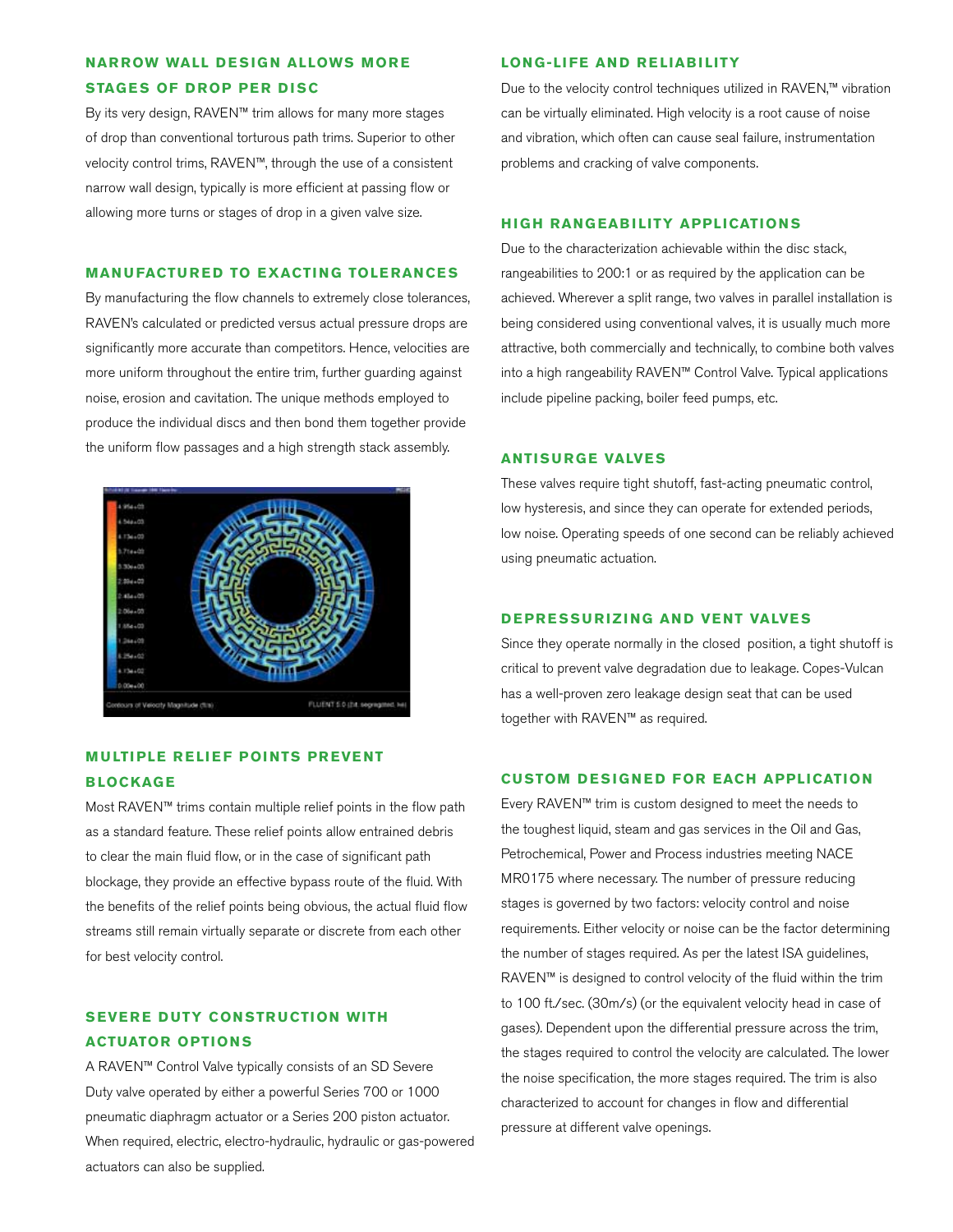## **ADAPTABLE FLOW DIRECTION**

Flow can be either over or under the plug depending upon the fluid, the service and, in some instances, the piping configuration.

## **Tight S h utoff**

Equipped with various plugs (eg. unbalanced, balanced, tandem, etc.), RAVEN™ can provide shutoff classes ranging from ANSI/FCI 70-2 Class IV to VI and MSS-SP-61. For particular applications Copes-Vulcan can also supply our patented ZERO leakage design.

## **EASILY SERVICED**

Quick-change design with no threaded or welded-in parts. Seat ring is a separate replaceable item.

## **RESISTS PLUGGING AND GALLING**

A pressure-balancing groove inboard of the I.D. of each disc allows the plug to be completely balanced around its circumference, and provides a landing area for entrained debris, thus precluding plug galling. Additionally, bypasses in the flow path allow for entrained debris to clear the main fluid flow path.

## **Retrofits/ Upg rad e s**

RAVEN™ trim can be readily tailored to fit valves previously supplied with other trims styles, and valves manufactured by other suppliers. This has a cost benefit in that a new body is not required. This shortens delivery times considerably. Most refits can be carried out with the valve in position at site within one day.

## **TRIM RECOMMENDATIONS MATCHED TO THE Application**

Copes-Vulcan, unlike other manufacturers, offers a wide variety of performance-proven trim styles. This enables us to select the correct trim for every application without restriction. In applications requiring a high number of pressure reducing stages, RAVEN™ trim is the ideal solution. In less severe applications, a more economical trim style can be applied. It is our policy to quote the most economical trim that will satisfy a particular application.

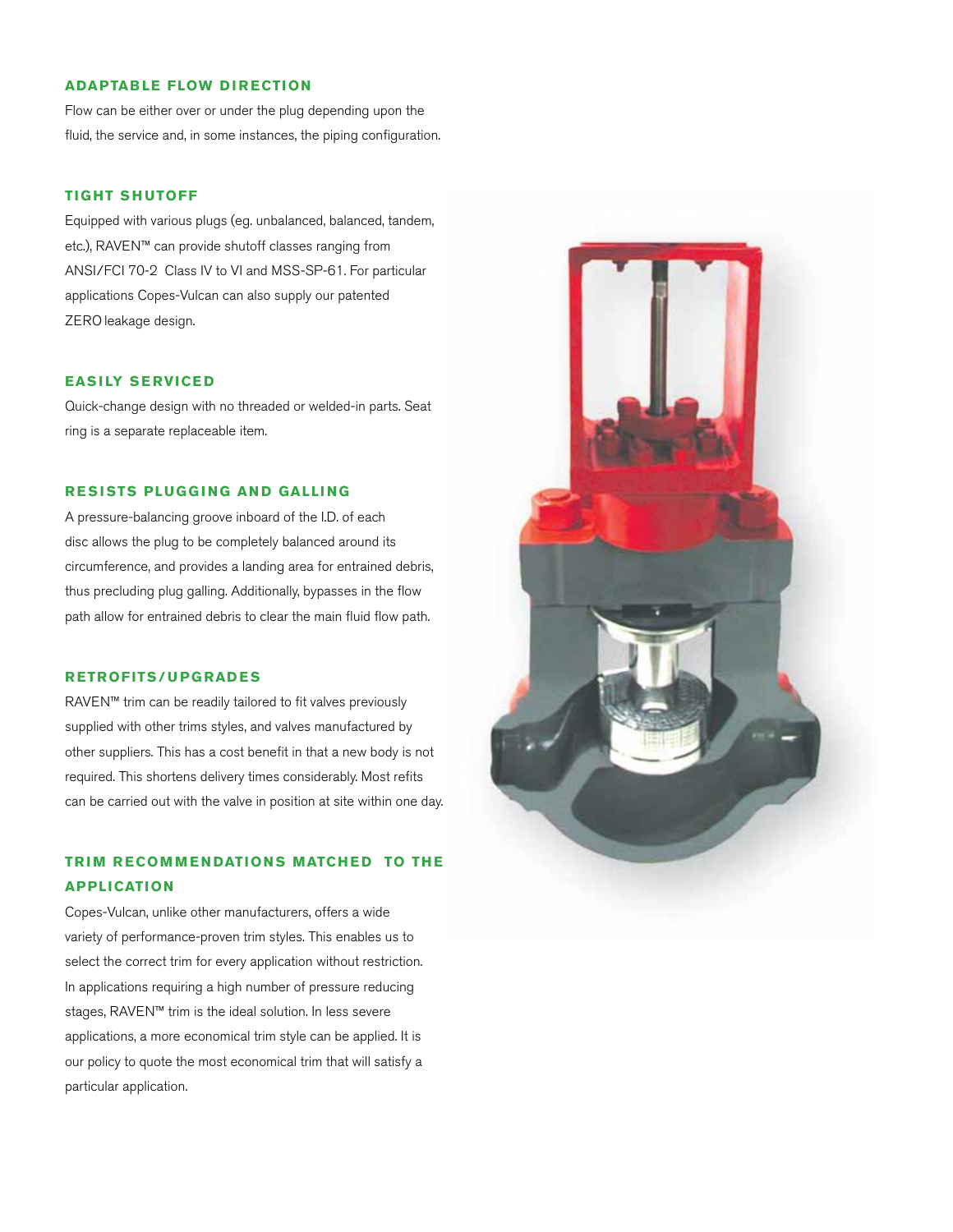# RAVEN™ Specifications

## **Tu r ns/Stages of Pr essu r e Drop**

Application specific up to 60 or more

## **Rangeab i lity**

100:1 or greater

## **Tr im Characte r istics**

Equal percentage, linear or customized

## **VALVE SIZES**

1.5–36" (38–914mm) and customized sizes

## **PRESSURE RATINGS**

ANSI 150–4500

## **Body Styles**

Straight-through globe, offset globe/Z pattern, angle style

## **BODY ENDS**

Flanged, butt weld (to any standard or special requirement) or clamped

## **STANDARD TRIM MATERIALS**

- • Disc Stacks: 300 or 400 Series stainless steel, Inconel or other materials as required
- • Plug & Seat: hardened 420 stainless steel, Stellited 316 stainless steel or other materials as required.

## **STANDARD BODY/BONNET MATERIALS**

Carbon steel, chrome moly, stainless steel, and other castable or forged materials.

## **Actuator s:**

- • Series 1000 Pneumatic Diaphragm Actuators
- • Series 200 Piston Actuators
- • Electric
- • Hydraulic Actuators
- • Gas Powered Actuators
- • Stepper Actuators

## **CODES & STANDARDS**

Due to our specialist design capabilities, RAVEN™ Valves can be manufactured to meet virtually any standard in the world. Some of these standards are listed below:

ISO 9001

CE Accreditation ASME Section 1 S Stamp Section III N & NPT Stamps Section III NCA 40C Stamp CSA Z299.3 & Z299.4 MSSP61 NA V Ships 250-1500-1 ANSI B16.34, NQA 1, N45.2. B31.1 MIL I 45208A, Q9858, STD 2132 API 598